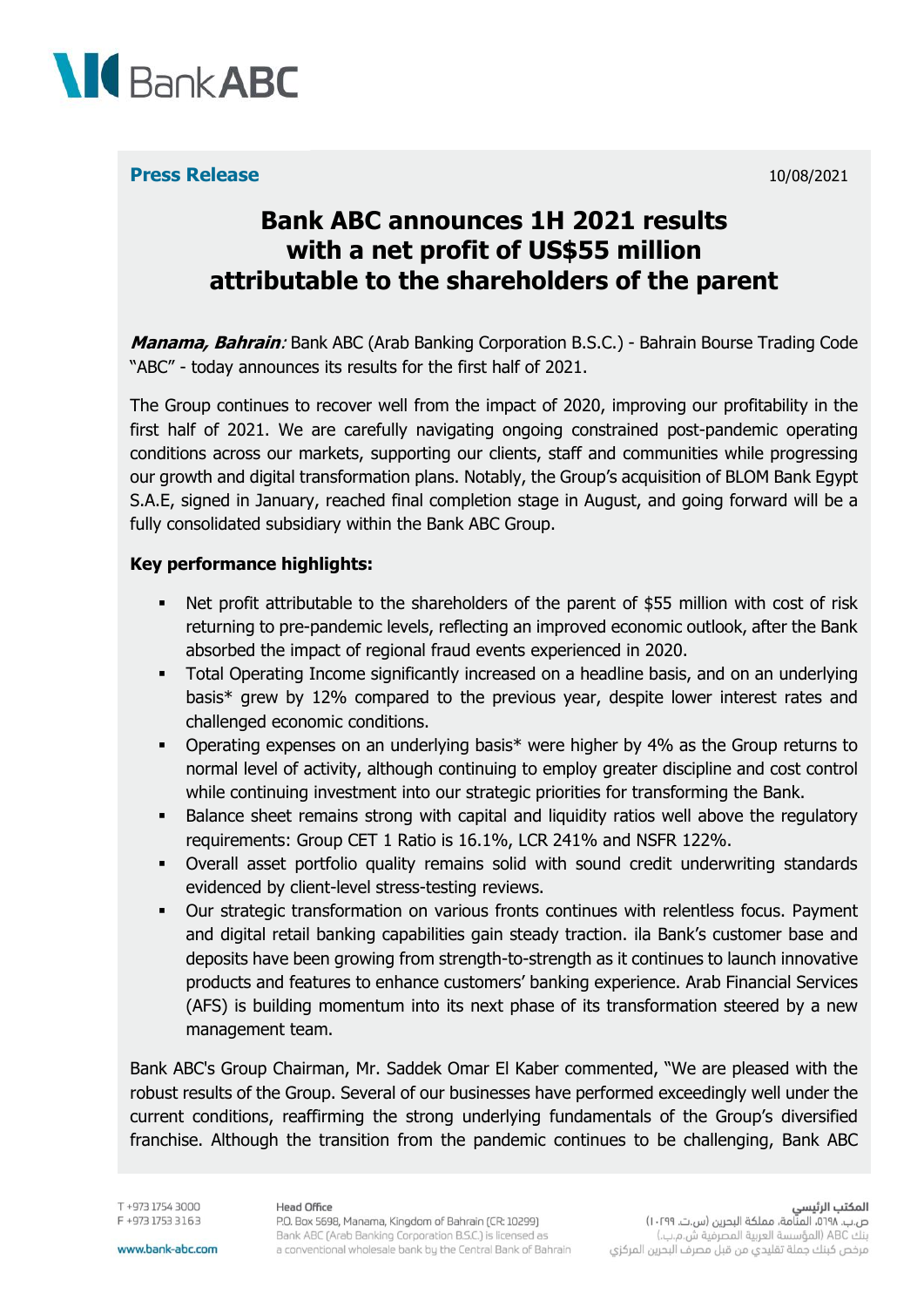

continues to operate strongly, with undistracted focus on transforming the Bank through strategic initiatives, including the completion of the Blom Bank Egypt acquisition."

A more detailed summary of the Financial Results is explained below:

## **Q2 2021 Business Performance**

- Consolidated net profit attributable to the shareholders of the parent, for the second quarter of 2021 was US\$25 million, compared to a net loss of US\$5 million reported for the same period last year.
- Earnings per share for the period was US\$0.01, compared to nil for the same period last year.
- Total comprehensive income attributable to the shareholders of the parent was US\$137 million, broadly at the same level compared to US\$138 million reported for the same period last year.
- On a headline basis, Total Operating Income was US\$225 million, 63% higher compared to US\$138 million reported for the same period last year (last year's comparatives being significantly affected by currency fluctuations and hedging in Banco ABC Brasil\*). On an underlying basis\*, Total Operating Income was at US\$208 million for the period, a 23% increase on the US\$169 million reported for the same period last year.
- Net interest income was US\$138 million, 20% higher against US\$115 million reported for the same period last year, after absorbing the impact of declining interest rates compared to the same period last year supported by growing volumes in certain markets.
- Operating expenses were at US\$128 million, 12% higher than US\$114 million for the same period last year, as the Group returns to a more normal level of activity (underlying basis\* 13%). Whilst last year benefited from aggressive cost containment measures, the Group continues to enforce appropriate cost discipline without compromising on investment into the Group's digital transformation and strategic initiatives.
- On an underlying basis\*, the Group achieved a Net Operating Profit of US\$79 million for the quarter, 44% higher compared to US\$55 million in Q2 2020. Headline Net Operating Profit was US\$ 97 million, compared to US\$ 24 million reported for the same period last year (last year impacted by currency fluctuations explained above).
- Impairment charges (ECL) or credit loss expenses for the quarter were US\$29 million compared to US\$54 million reported for the same period last year, with stabilising economic outlook from the lows last year, and without the major impact of regional fraud events such as NMC, that created abnormally elevated ECL charges during 2020.
- Tax charge for the quarter was US\$35 million, compared to the recovery of US\$26 million for the same period last year. The variance largely arising from the tax treatment of currency hedges in Banco ABC Brasil, which have an offsetting impact on Total Operating Income. On an underlying basis\*, tax charge for the period was at US\$13 million compared to US\$5 million for the same period last year.

T +973 1754 3000 F +973 1753 3163

#### **Head Office**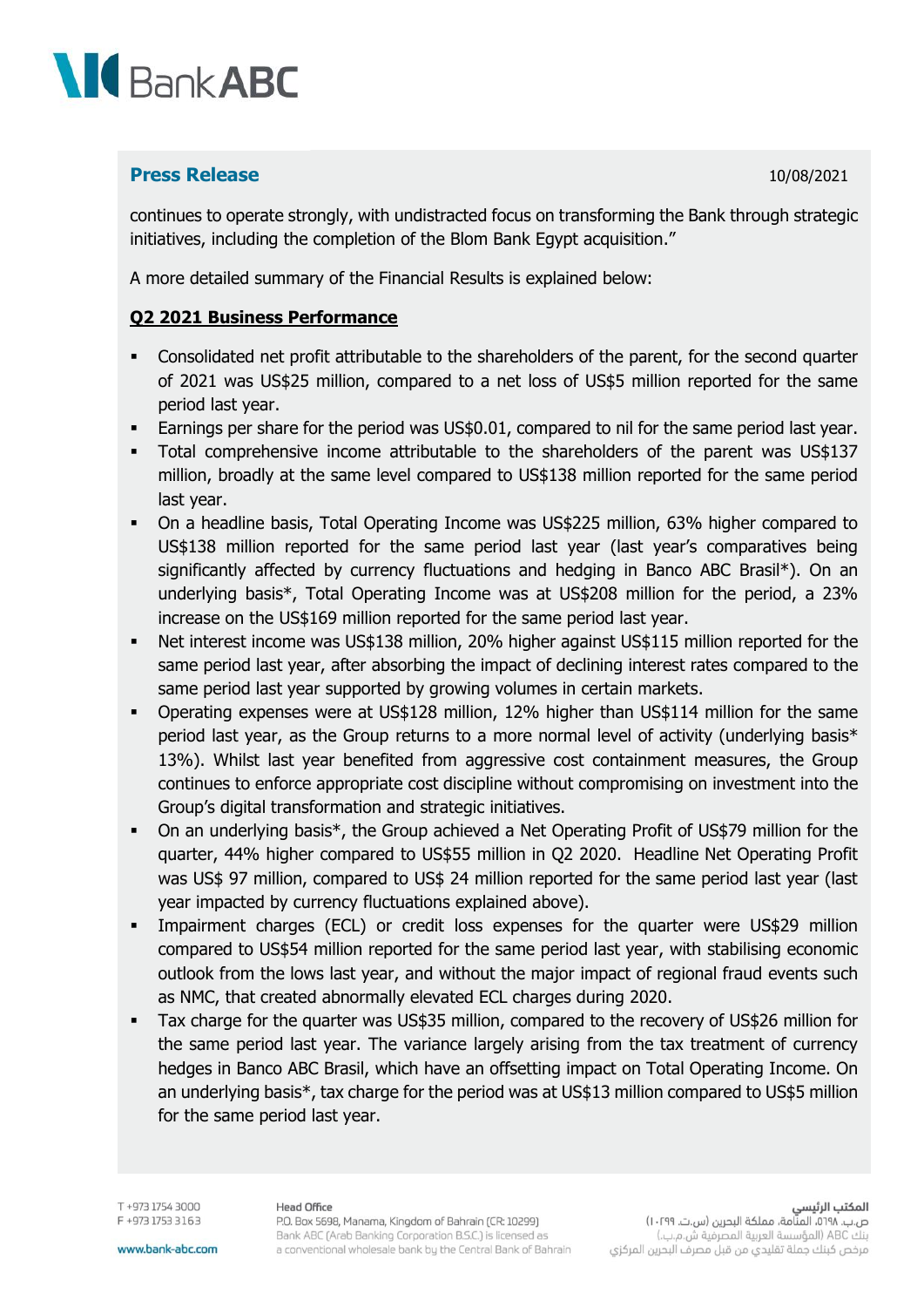

### **1H 2021 Financial results**

- Consolidated net profit attributable to the shareholders of the parent, for the half-year ended 30 June 2021 was US\$55 million, compared to a net loss of US\$67 million reported for the same period last year.
- **Earnings per share for the period was at US\$0.02, compared to US\$-0.02 in the previous year.**
- Total comprehensive income attributable to the shareholders of the parent was US\$121 million compared to total comprehensive loss of US\$396 million reported last year, reflecting the net profit and relatively stable markets during 1H 2021 compared to last year.
- On a headline basis, total operating income was US\$407 million, 70% higher compared to US\$240 million reported for the same period in 2020 (last year's comparatives being significantly affected by currency fluctuations and hedging in Banco ABC Brasil\*). On an underlying basis\*, total operating income was at US\$413 million for the period, a growth of 12% over US\$369 million for the same period last year, reflecting strong recovery across most of our markets and business lines.
- Net interest income was US\$260 million, 3% higher against US\$252 million reported for the same period last year, after absorbing the impact of declining interest rates and FX depreciation. On an underlying basis\*, net interest income was 6% higher year on year.
- Operating expenses were at US\$253 million, 2% higher than US\$247 million for the same period last year. Cost trajectory returning to normal levels with unrelenting focus on cost discipline and continuing investments into the Group's digital transformation and strategic initiatives.
- On an underlying basis\* the Group achieved a net operating profit of US\$155 million, 27% higher than the US\$122 million reported last year. Headline Net Operating Profit was US\$ 154 million, compared to a loss of US\$ 7 million reported for the same period in 2020 (last year impacted by currency fluctuations explained above)
- **•** Impairment charges (ECL) or credit loss expenses for the period were US\$49 million, 72% lower than the US\$174 million reported for the same period last year. Impairment charge for the year returning to pre-pandemic levels with stabilising economic outlook leading to normalised IFRS 9 ECL charges, and without the impact of a major client fraud which affected many banks in the region and comprised  $\sim$ \$90m of the 2020 H1 ECL charge.
- **•** The ratio of impaired loans to gross loans was at 5.2%, similar to 2020 year-end levels. The ratio normalises to 4.4%, when long-standing legacy fully provided loans are adjusted for.
- Notwithstanding these challenging conditions, the Group's overall asset portfolio quality remains solid and our underwriting standards are sound.

#### **Balance Sheet**

▪ Equity attributable to the shareholders of the parent at the end of the period was US\$3,890 million, 3% higher than the US\$3,767 million reported at the 2020 year-end.

T +973 1754 3000 F +973 1753 3163

#### **Head Office**

#### المكتب الرئيسي

ص.ب. ١٠٢٩٨، المنامة، مملكة البحرين (س.ت. ١٠٢٩٩) بنك ABC (المؤسسة العربية المصرفية ش.م.ب.) مرخص كبنك جملة تقليدي من قبل مصرف البحرين المركزي

www.bank-abc.com